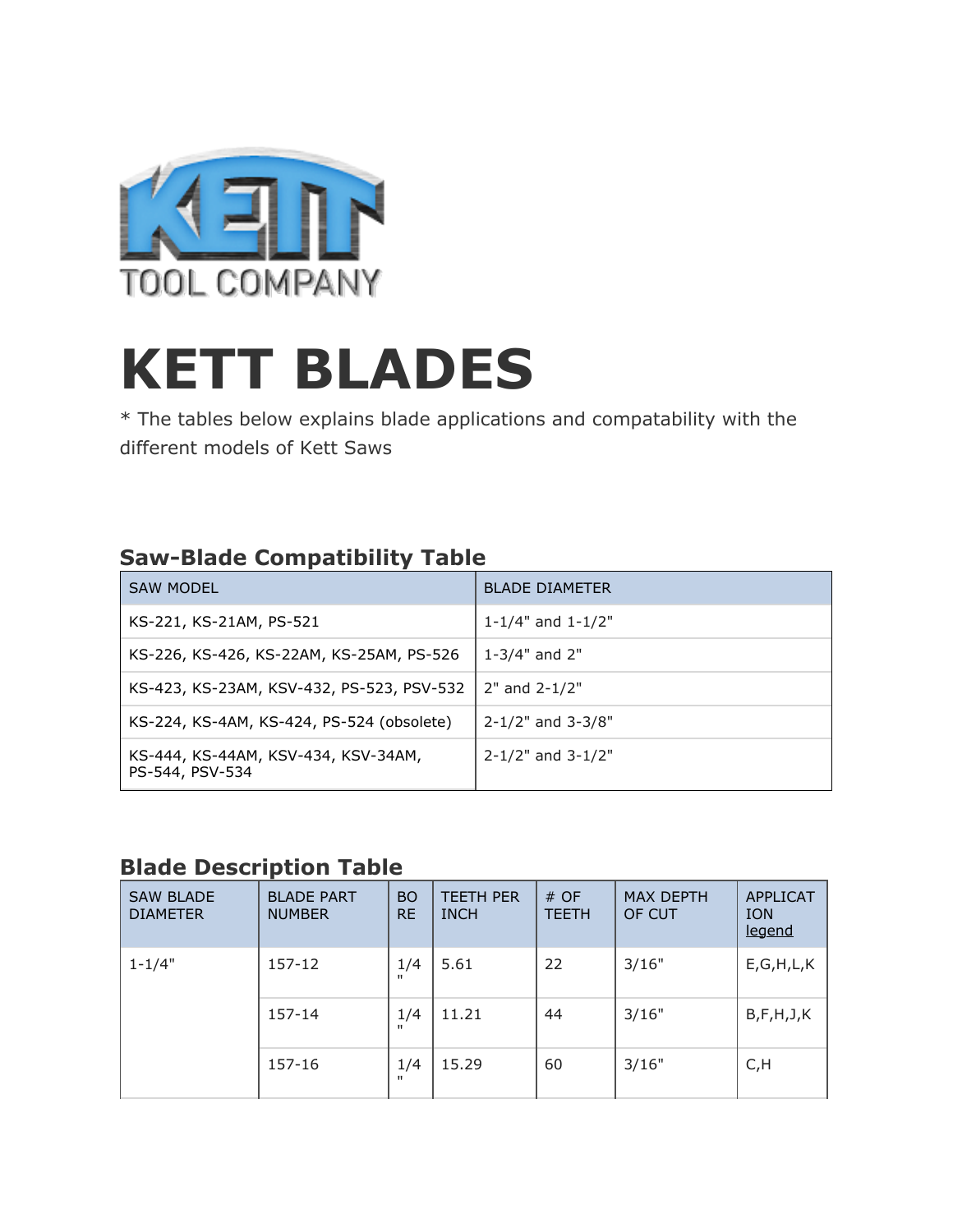| $1 - 1/2"$ | 157-22  | 1/4                       | 4.67  | 22  | 1/4"    | E, G, H, L    |
|------------|---------|---------------------------|-------|-----|---------|---------------|
|            | 157-23  | 1/4<br>$\mathbf{u}$       | 6.37  | 30  | 1/4"    | D, F, H, J, K |
|            | 157-24  | $\frac{1}{4}$             | 9.34  | 44  | 1/4"    | D, F, H, J, K |
|            | 157-24Z | 1/4<br>$\mathbf{u}$       | 9.34  | 44  | 1/4"    | K             |
|            | 157-26  | 1/4<br>Ĥ.                 | 12.74 | 60  | 1/4"    | C, H          |
| $1 - 3/4"$ | 157-33  | 7/1<br>$6^{\circ}$        | 5.46  | 30  | 5/16"   | E, G, H, L, K |
|            | 157-34  | 7/1<br>$6^{\prime\prime}$ | 8.01  | 44  | 5/16"   | D, F, H, J, K |
|            | 157-36  | $\frac{7}{1}$             | 10.92 | 60  | 5/16"   | A,B,C,H,J     |
| 2"         | 157-42  | 1/4                       | 3.5   | 22  | $1/2$ " | L             |
|            | 157-44  | 1/4<br>Ĥ.                 | 7.01  | 44  | 1/2"    | E, H, L       |
|            | 157-46  | $\frac{1}{4}$             | 9.55  | 60  | 1/2"    | C, H, L, J, K |
|            | 157-52  | 7/1<br>$6^{\circ}$        | 3.5   | 22  | 3/8"    | $\mathsf L$   |
|            | 157-53  | 7/1<br>$6^{\circ}$        | 4.78  | 30  | 3/8"    | E, G, H, L    |
|            | 157-54  | $\frac{7}{1}$             | 7.01  | 44  | 3/8"    | D, H, L, J, K |
|            | 157-56  | 7/1<br>$6^{\prime\prime}$ | 9.55  | 60  | 3/8"    | A, F, H, J, K |
|            | 157-56Z | 7/1<br>$6^{\circ}$        | 9.55  | 60  | 3/8"    | K             |
|            | 157-58  | 7/1<br>$6^{\circ}$        | 12.74 | 80  | 3/8"    | B, C, H       |
| $2 - 1/2"$ | 157-600 | 7/1<br>$6^{\circ}$        |       |     | 5/8"    | H,K           |
|            | 157-610 | 7/1<br>$6^{\circ}$        | 12.74 | 100 | 5/8"    | C, H          |
|            | 157-64  | 7/1<br>$6^{\prime\prime}$ | 5.61  | 44  | 5/8"    | E, G, H, L, K |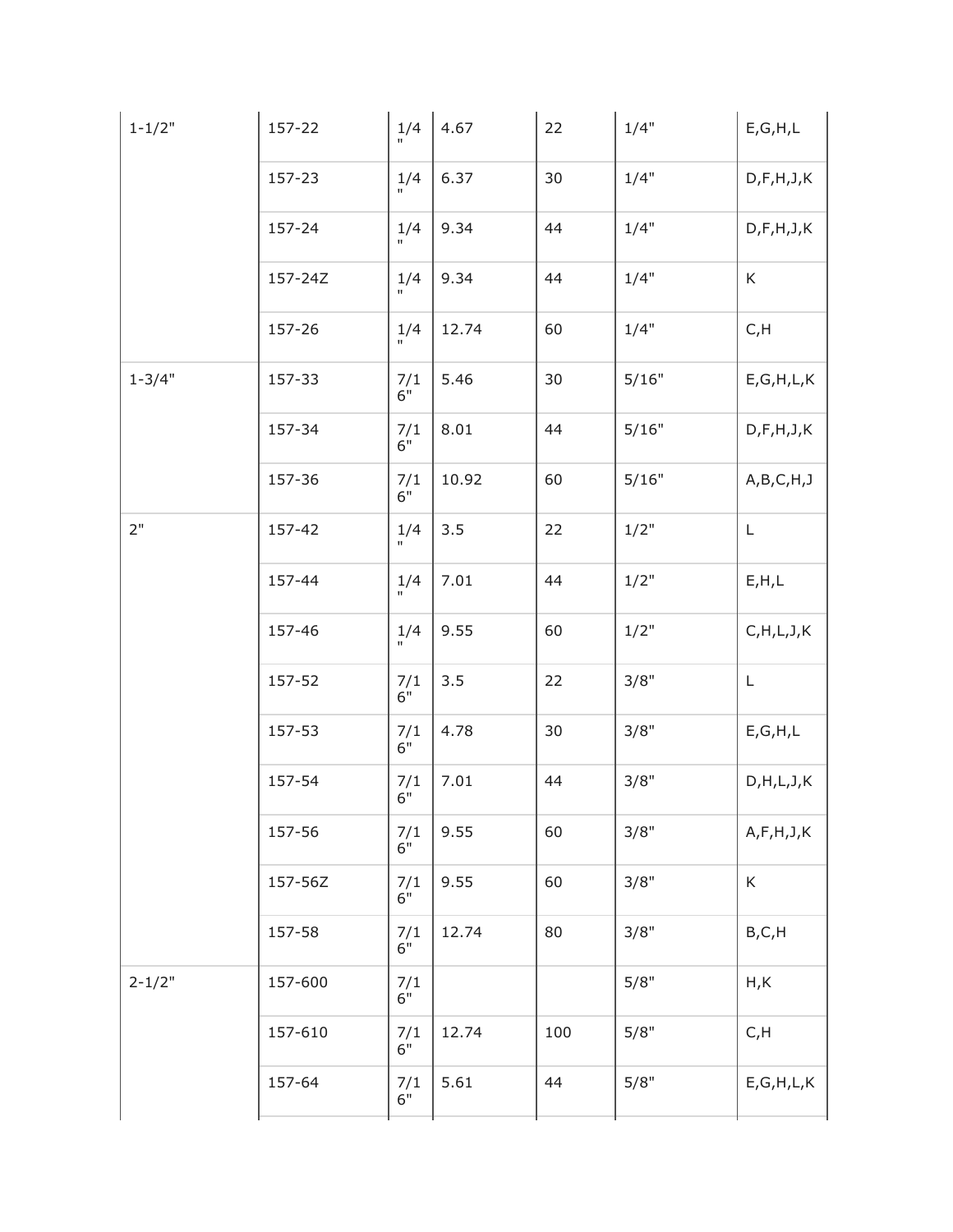|            | 157-66   | 7/1<br>$6^{\prime\prime}$ | 7.64  | 60  | 5/8"        | D, H, J, K    |
|------------|----------|---------------------------|-------|-----|-------------|---------------|
|            | 157-68   | 7/1<br>$6^{\circ}$        | 10.19 | 80  | 5/8"        | B, C, H, J, K |
|            | 157-68Z  | 7/1<br>$6^{\circ}$        | 10.19 | 80  | 5/8"        | K             |
| $3 - 3/8"$ |          |                           |       |     |             |               |
|            | 157-710Z | 7/1<br>$6^{\circ}$        | 9.44  | 100 | $1"$        | K             |
|            |          |                           |       |     |             |               |
| $3 - 1/2"$ | 157-800  | $\frac{7}{1}$             |       |     | $1 - 1/16"$ | H, K          |
|            | 157-810  | 7/1<br>$6^{\circ}$        | 9.1   | 100 | $1 - 1/16"$ | D, H, J, K    |
|            | 157-810Z | 7/1<br>$6^{\circ}$        | 9.1   | 100 | $1 - 1/16"$ |               |
|            | 157-813  | 7/1<br>$6"$               | 12.37 | 136 | $1 - 1/16"$ | $\mathsf{C}$  |
|            | 157-86   | 7/1<br>$6^{\circ}$        | 5.46  | 60  | $1 - 1/16"$ | H,L,K         |
|            | 157-88   | 7/1<br>$6^{\prime\prime}$ | 7.28  | 80  | $1 - 1/16"$ | D, H, J, K    |

## **Materials Legend**